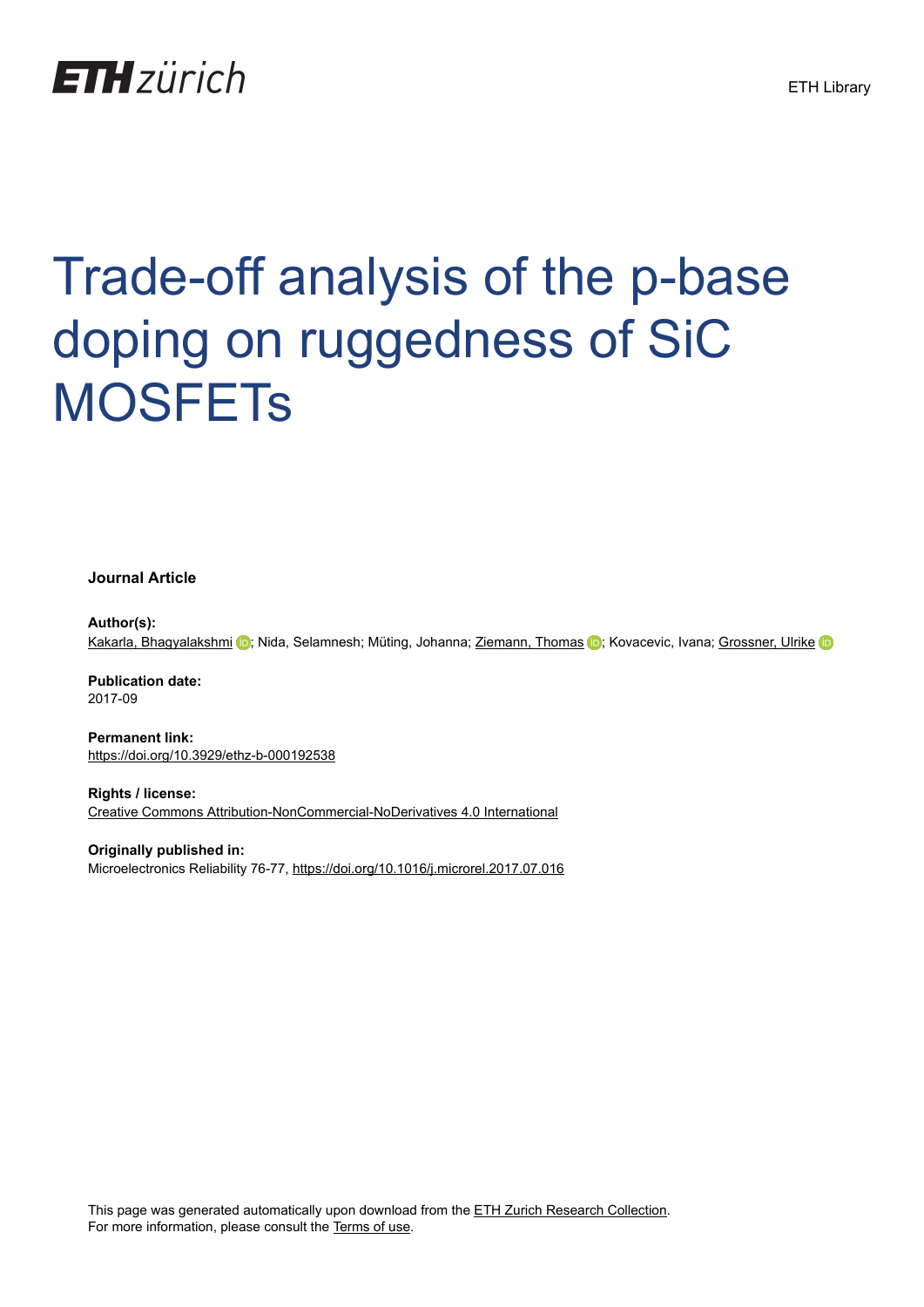# Trade-off analysis of the p-base doping on ruggedness of SiC **MOSFETs**

B. Kakarla**\*** , S. Nida, J. Müting, T. Ziemann, I. Kovacevic, U. Grossner

*Advanced Power Semiconductor Laboratory, ETH Zurich, Physikstrasse 3, 8092 Zurich, Switzerland* 

#### **Abstract**

 $\overline{a}$ 

Reliability represents a very important factor for the design of Silicon Carbide (SiC) power metal oxide semiconductor field effect transistors (MOSFETs). Ruggedness of the device during abnormal operating conditions like the short circuit (SC) and avalanche conduction (during unclamped inductive switching - UIS) is an important aspect of reliability. Often, variation in design parameters to improve ruggedness during SC and UIS show negative impact on the nominal operating performance. This paper presents a comprehensive analysis of the impact of modification of p-base doping on the performance of a 1.2 kV SiC MOSFET during SC and UIS by means of TCAD simulations. The improvement in MOSFET ruggedness by optimizing the p-base doping and its influence on the nominal operating performance is evaluated.

**Corresponding author.** 

kakarla@aps.ee.ethz.ch Tel: +41 (0)44 632 4095; Fax: +41 (0)44 632 1202

<sup>\*</sup> Corresponding author. kakarla@aps.ee.ethz.ch Tel: +41 (0)44 632 4095 ; Fax: +41 (0)44 632 1202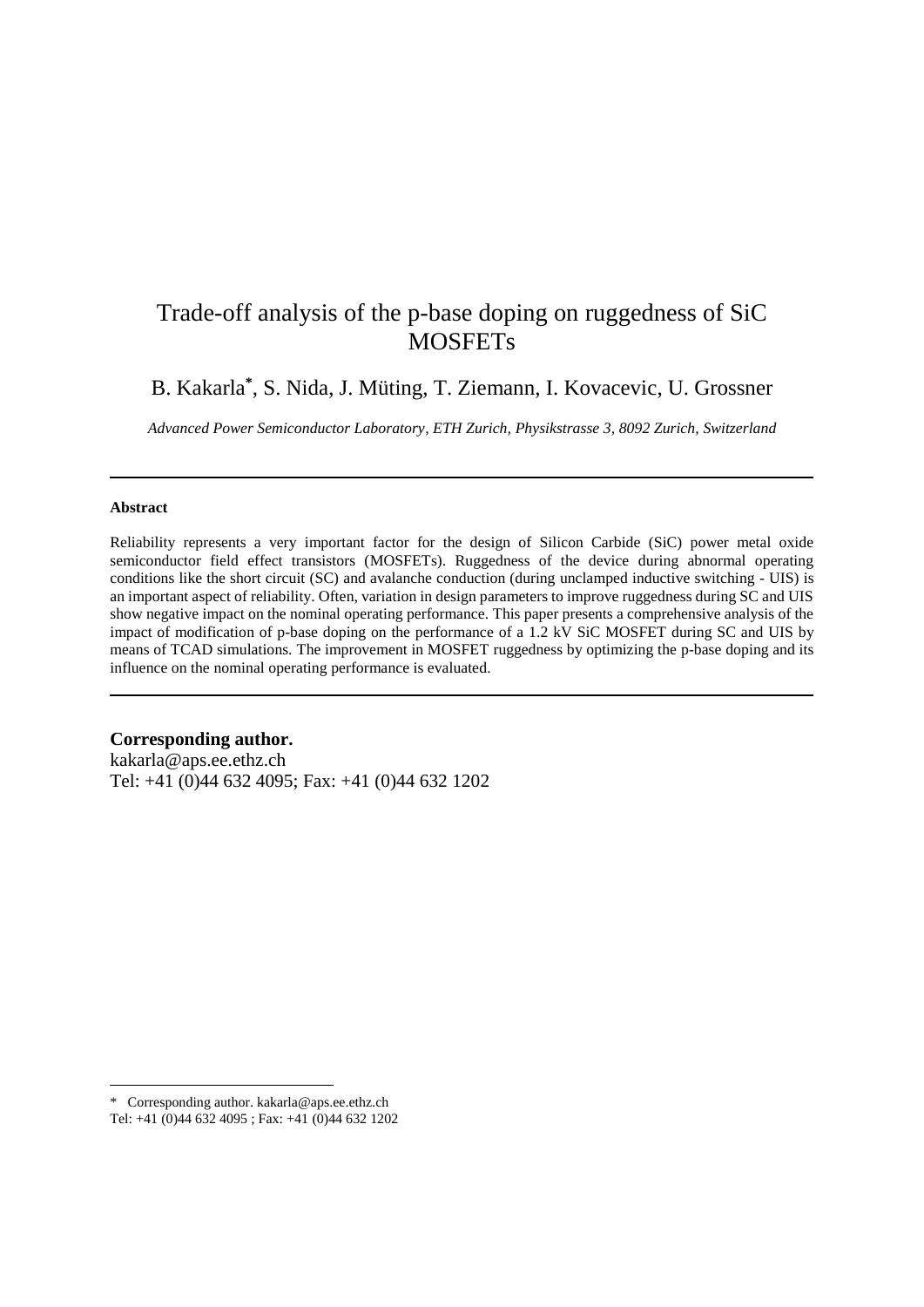# Trade-off analysis of the p-base doping on ruggedness of SiC **MOSFETs**

### B. Kakarla **\*** , S. Nida, J. Müting, T. Ziemann, I. Kovacevic, U. Grossner

#### **1. Introduction**

The design of a SiC power MOSFET for a given current and voltage rating is optimized to have low on-state resistance (*Rds(on)*) for maximizing the performance in the nominal operating conditions [1]. Design parameters such as cell pitch, channel length, doping of channel and JFET regions in the cell have influence on ruggedness during abnormal operating conditions like SC [2,3]. As current limitation is crucial during SC, most often design optimization for SC has a trade off with the on-state performance. Another design parameter that can be optimized for better SC ruggedness is the p-base region in SiC MOSFETs, which is emphasized in this work. The pbase doping (also called acceptor concentration  $N_a$ ) is usually chosen in a way to achieve the desired threshold voltage, blocking capability avoiding reachthrough breakdown and to achieve desired current conduction in the body-diode mode during nominal operating conditions [1]. Nevertheless, p-base doping below the N+source region influences the parasitic bipolar junction transistor (BJT) latch and thereby the ruggedness of the device under abnormal operating conditions like SC and UIS.

#### **2. Mixed mode TCAD simulations**

To simulate the SC and UIS, a half pitch cell of the MOSFET (a commercial 1.2 kV,  $\overline{80}$  m $\Omega$  SiC MOSFET (C2M0080120)) operating at drain current  $I_d = 20$  A with gate voltage  $V_{gs} = 20$  V to turn-on and  $V_{gs}$  = -5 V to turn-off has been modelled using Synopsys Sentaurus structure editor and simulated to match the datasheet characteristics [4]. The simulations include the material parameters of 4H-SiC, an exponential trap distribution at the SiC/SiO<sup>2</sup> interface, mobility models to include surface degradation effect, doping dependence effect, high field saturation effect, and impact ionization

 $\overline{a}$ 

model to include avalanche effects. The doping concentrations of the different regions of the MOSFET cell used to fit the datasheet characteristics are shown in Fig. 1. The static on-state characteristics match with the measurements at  $T = 300$  K when the p-base doping is  $N_a = 1e18$  cm<sup>-3</sup>. Three test structures are designed using the structure editor by varying the p-base doping such as: reduced p-base doping,  $N_a$  = 5e17 cm-3 (referred as lowP), increased p-base doping  $N_a = 2e18 \text{ cm}^{-3}$  (referred as highP), reference p-base doping  $N_a = 1e18$  cm<sup>-3</sup> (referred as Ref). The Gaussian implantation profile for a given depth, varying the pbase doping correspondingly varies the lateral doping profile along the channel which affects the *Vth*. The lateral doping profile is shown in Fig. 3. In addition, an optimized p-base doping with high p-base ( $N_a$  = 2e18 cm<sup>-3</sup>) and low channel doping  $(N_a = 5e17 \text{ cm}^{-3})$ by counter doping is evaluated. The mixed mode simulation set ups for SC and UIS are shown in Fig. 1 and Fig. 8. These structures have been simulated for static on-state performance, dynamic switching performance, SC and UIS at initial temperature  $T =$ 300 K using the same simulation conditions and models. Thermodynamic transport model in Sentaurus sdevice has been used to compute the lattice temperature in the mixed-mode simulations.

#### **3. Impact of p-base doping on SC**

SC type 1 or a hard switching fault (HSF) is considered in this work. During a HSF event, drain bias equals to the dc-link voltage  $V_{ds}$  = 800 V (for 1.2) kV devices) at turn-on. Therefore, the device operates in the saturation region and  $I_d$  rises to more than 10 times the nominal operating current  $I_d = 20$  A. Because of high currents and simultaneous high voltage, power dissipated in the device is very high leading to self - heating of the device and junction temperature rise [6].

<sup>\*</sup> Corresponding author. kakarla@aps.ee.ethz.ch

Tel: +41 (0)44 632 4095 ; Fax: +41 (0)44 632 1202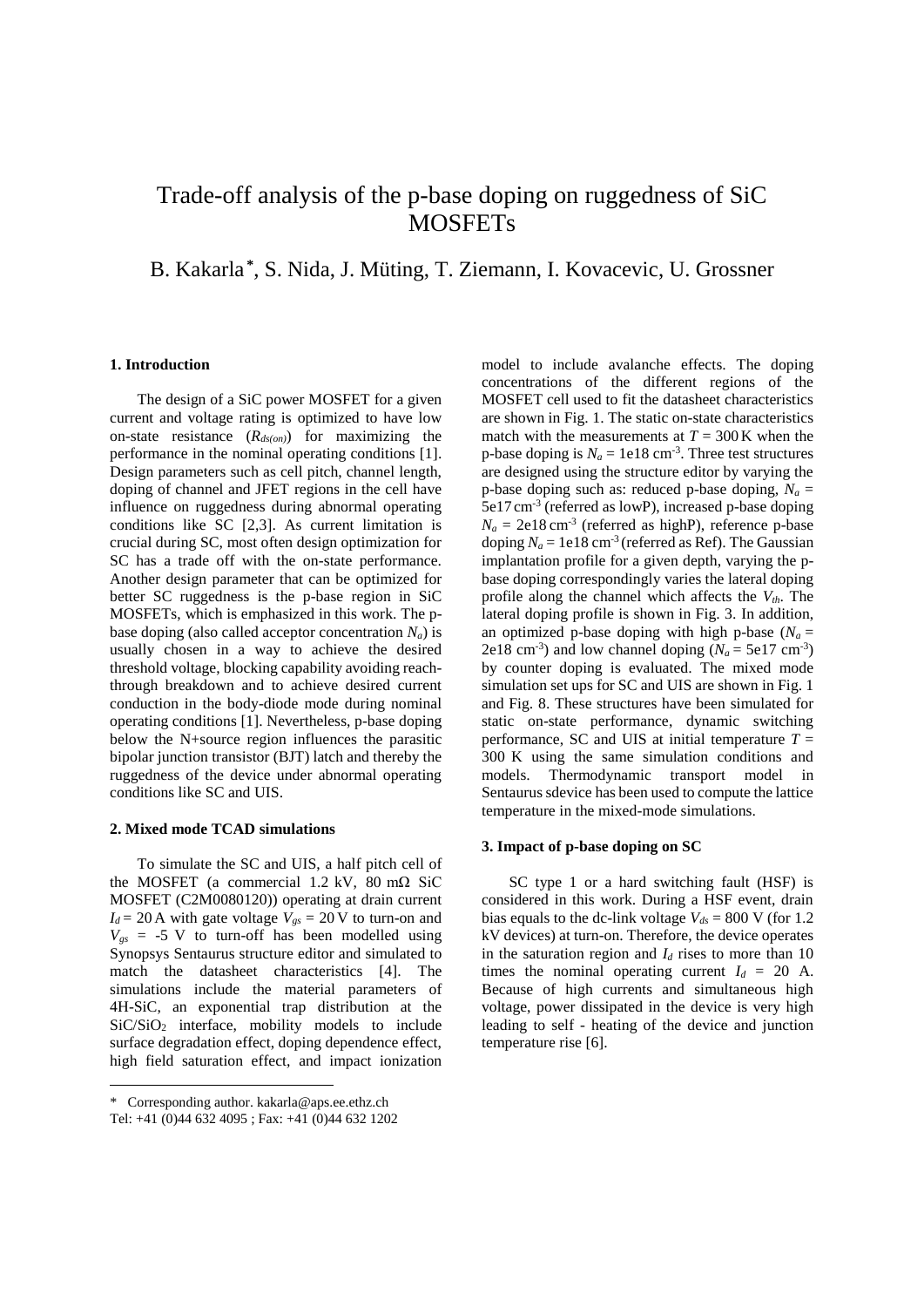

Fig. 1. Mixed mode SC simulation schematic.



Fig. 2. Cross section showing the cut made to plot the doping profile in the half pitch MOSFET cell.



Fig. 3. Doping profile of the three test structures along the cut shown in Fig. 2.

As T increases, *I<sup>d</sup>* initially increases (see Fig. 4) due to the positive temperature coefficient of mobility of the MOS channel until it reaches a peak and then starts to decrease due to the mobility reduction dominated by phonon scattering[7,8]. With low peak  $I_d$ , the heat dissipated in the device can be reduced, as the heat generated per unit volume in the device is the product of  $I_d$  and the applied voltage  $V_{ds}$  over the heat generation volume  $\Delta$  (cm<sup>3</sup>). Thus, the short circuit figure of merit depends on peak *I<sup>d</sup>* and therefore minimizing  $I_d$  increases the short circuit withstand time (SCWT) as mentioned in [9]. When the three test structures were simulated for a given interface traps and mobility degradation models for HSF with a short circuit duration of  $t_{sc} = 5 \text{ }\mu\text{s}$  with  $V_{ds} = 800 \text{ V}$  and  $V_{gs} = 20$  V, the peak  $I_d$  of highP is approximately 30 % lower than the Ref, while that of lowP is 15 % more than the Ref. The total current density in the cells at their respective peak  $I_d$  is shown in Fig. 5



Fig. 4. SC *I<sup>d</sup>* and *Tmax* of the test structures with different pbase doping ( $V_{ds} = 800 \text{ V}$ ,  $V_{gs} = 20 \text{ V}$ /-5 V, initial  $T = 300 \text{ K}$ ,  $t_{sc} = 5 \,\mu s$ ).



Fig. 5. Total current density at the time of peak Id with different p-base doping (scale in Fig. 6)

| \bs(TotalCurrentDensity-V) (A*cm^-2)<br>$14.000e + 05$ | hCurrentDensity (A*cm^-2)<br>1.000e+03 |
|--------------------------------------------------------|----------------------------------------|
| 5.596e+03                                              | 5.210e+02                              |
| $7.830e + 01$                                          | $2.714e + 02$                          |
| $1.095e + 00$                                          | $1.414e + 02$                          |
| $1.533e-02$                                            | 7.368e+01                              |
| $2.144e-04$                                            | 3.839e+01                              |
| $3.000e-06$                                            | $2.000e + 01$                          |

Fig. 6. Color scaling for Fig. 5 (Left) for Fig. 6 (Right).



Fig. 7. Leakage currents at SC turnoff with different pbase doping (scale in Fig. 6).

where highP demonstrates low current density in the JFET region. Due to such low currents, the maximum temperature  $(T_{max})$  reached during SC in highP is 150 K less than the temperature in the Ref structure (see Fig. 4). As the intrinsic carriers are generated by the local increase in temperature (critical temperature for SiC to generate intrinsic carriers  $T_{max} = 1500 \text{ K}$ ) in the JFET region, lower temperature means lesser leakage currents reaches [8]. Also, lowP has a higher resistance for the hole current flowing horizontally below the N+ source. Thus, the voltage drop necessary for N+source-p-base junction forward bias is achieved earlier leading to the turn-on of the parasitic BJT, which can be observed as the positive slope in the SC  $I_d$  in Fig. 4. The lower the p- base doping, the higher is the positive slope of the *Id.* This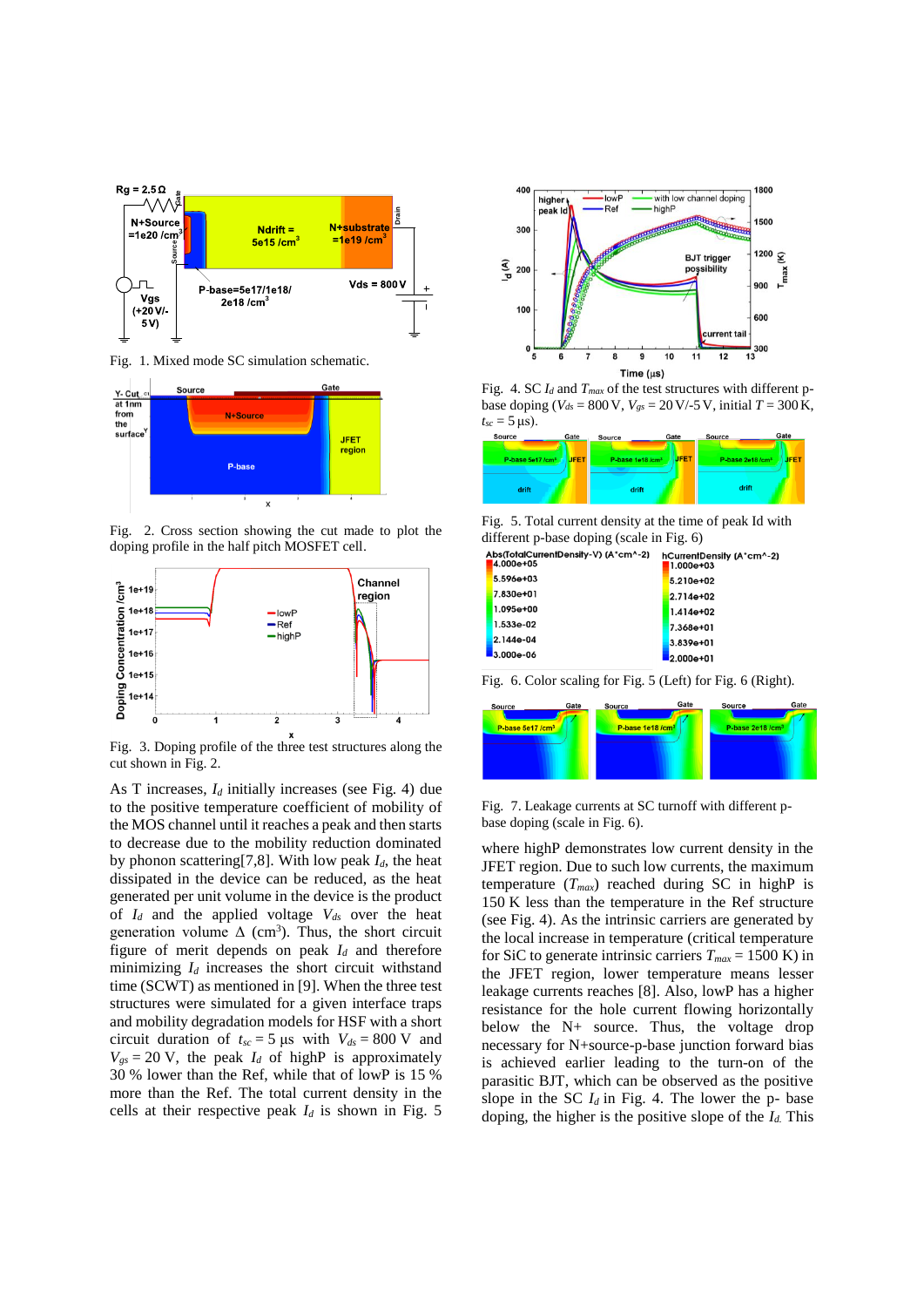

Fig. 8. Mixed mode UIS simulation schematic.



Fig. 9. UIS  $I_d$  curves with different p-base doping ( $V_{ds}$  = 800V, *Vgs* = 20V/-5V, *I<sup>d</sup>* = 20 A, *L<sup>d</sup>* = 5.1mH, *E* = 1.02 J, initial  $T = 300$  K).

is because, more holes tend to move along the p-base region beneath the N+source to reach the source contact as seen in Fig. 7 favouring increase in voltage drop. The leakage currents in the device at SC turnoff for all the three structures are plotted in Fig. 7. The highP demonstrates lower leakage currents. The shielding of the N+ source region with higher p-base doping also reduces the leakage currents through the gate and field under the gate-oxide. Hence such a structure is more rugged limiting the gate-voltage reduction caused by the degradation of gate oxide [10].

#### **4. Impact of p-base doping on UIS**

During UIS (see Fig. 8), the current from the inductive load (*Ld*) conducts through the drain-source of the MOSFET after the gate is turned off. This forces the MOSFET to conduct in avalanche mode generating carriers for conduction via impact ionization [1] with an overvoltage across drain-source terminals. Here,  $L_d = 5.1$  mH is first charged to a current of  $I_d = 20$  A (energy  $E = 1.02$  J) by turning on the MOSFET at  $V_{gs} = 20$  V. Then, the gate is turned off, driving the DUT into avalanche conduction dissipating the stored energy onto the MOSFET. Fig.



Fig. 10. Plot of avalanche carriers (*Gav*) and intrinsic carrier (*Ni(max)*) generation during UIS with different p-base doping.



Fig. 11. Plot of temperature (*Tmax*) and the corresponding intrinsic carrier generation (*Ni(max)*) during UIS with different p-base doping.

9 shows the UIS gate voltage and drain currents of the three test structures. At the end of the avalanche pulse  $(t_{av} = 160 \,\mu s)$ , the lowP structure demonstrates an increased leakage current. The simulated carrier generation, both intrinsic (*Ni(max)*) and avalanche generated  $(G_{av})$  are plotted for all the three structures in Fig. 10. The temporal profile of the junction temperature  $(T_{max})$  is shown in Fig. 11. For an increase in *Tmax* from 1400 K-1500K, *Ni(max)* in the lowP structure increases from  $7e16 \text{ cm}^{-3}$  to  $1.4e17 \text{ cm}^{-3}$ while that in the Ref structure increases only to 1e17  $\text{cm}^{-3}$  and the highP remains at 7e16 cm<sup>-3</sup> (see Fig. 11). The *Gav* is decreasing during the post avalanche phase as temperature is rising. This is because impact ionisation decreases with an increase in temperature [1]. During destructive failures, the *Vds* collapses, turning off impact ionization. At the end of the avalanche duration, a positive feedback between *Tmax* and *Ni(max)* will keep the current increasing creating a thermal runaway. In an n-channel MOSFET, electrons are the majority carriers and so, lower p-base doping means lesser holes and so lower recombination of *Ni(max)* carriers leaving behind more carriers across the base region. More carriers lead to an increase in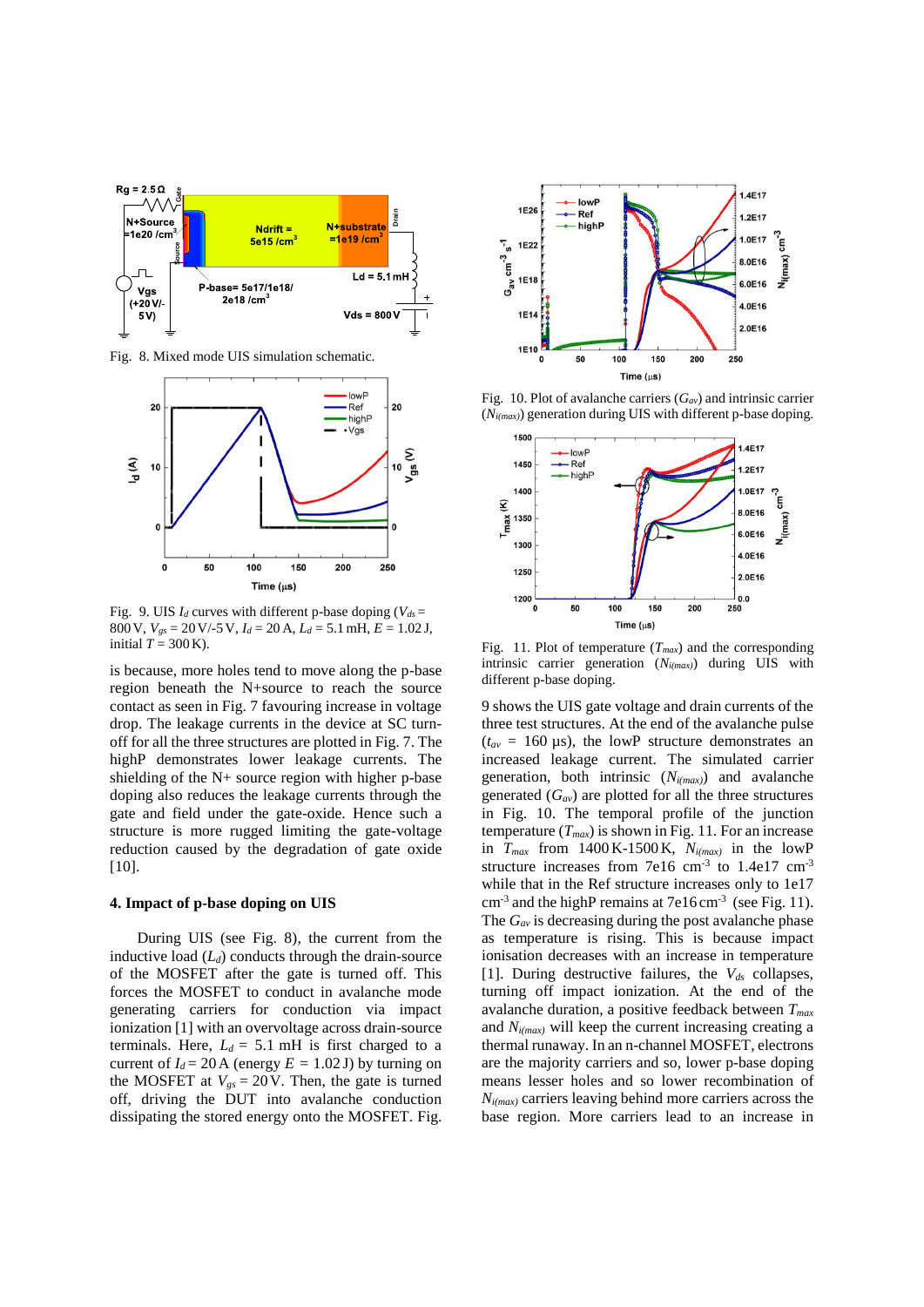

Fig. 12. On-state characteristics with different p-base doping.

diffusion currents. This increases the voltage drop below the N+source leading to minority carrier injection and the parasitic BJT is turned on, subsequently increasing the leakage currents which is not the case with a higher p-base doping. Therefore, the MOSFET with higher p-base doping under the N+source is more robust.

#### **5. Impact of p-base doping on static conduction and dynamic switching performance**

Fig. 12 shows the on-state characteristics at  $V_{gs}$  = 20 V for the different p-base doping without the influence of self-heating. It can be observed that at the operating current of  $I_d = 20$  A, there is just 5 % increase in the on-state voltage drop when  $N_a$  is increased from  $N_a = 1e18$  cm<sup>-3</sup> to to  $2e18 \text{ cm}^{-3}$ . Interestingly, *I<sup>d</sup>* differs by larger values in the saturation region ( $V_{ds} > V_{gs} - V_{th}$ ) for different p-base doping (see Fig. 12) which is crucial during SC. The threshold voltage  $V_{th}$  is increased with increase in pbase doping. This is because the effective voltage required to create charge in the channel  $(V_{gs} - V_{th})$  is reduced with increased channel doping leading to an increased channel resistance (*Rch*) [1]. Also the higher the p-base doping, the larger is the depletion in the JFET region, meaning the JFET resistance (*RJFET*) is higher due to lower effective current conduction region. At larger *Vds,* the higher p-base doping can shield the channel from the high electric field in the drift region [1]. Thus, the channel length modulation factor  $(\lambda)$  is also reduced. This favours better current saturation. The body diode of the highP needs higher voltage for conduction. Nevertheless, at higher currents, the p-base of the highP injects holes earlier than the Ref reducing the diode mode conduction loss. The p-base doping profile is a box profile with three



Fig. 13. Switching losses with different p-base doping.

Gaussian profiles, and the vertical p-n junction (between p-base and n-JFET) has no weak-spot affecting the blocking capability (*VBR*). Furthermore,  $V_{BR}$  is above 1.5 kV for all the three structures. The conduction loss due to  $R_{ds(on)}$  increase, is increased by 5% at the operating current of  $I_d$  = 20 A for an increase in  $N_a$  from  $N_a = 1e18$  cm<sup>-3</sup> to 2e18 cm<sup>-3</sup>. Further increase in p-base doping alone resulted in further reduction in SC current peaks but with a pronounced increase in *Rds(on).* In terms of dynamic performance, the three test structures were simulated for double pulse switching test (DPST) circuit. The switching losses in the turn-on and turn-off transitions are calculated by integrating the product of current *I<sup>d</sup>* and voltage *Vds* during the switching transition. It can be observed that during switching, the turn-off loss are reduced 1% by increase in p-base doping while the turn on loss increase by 25% with the increase in pbase doping. A compensating behaviour of turn-on and turn-off loss on the total losses is not observed. Instead, turn-on loss dominate leading to an increase in overall losses by 24 % with increase in p-base doping from  $N_a = 1e18 \text{ cm}^{-3}$  to  $2e18 \text{ cm}^{-3}$  (see Fig. 13). The threshold voltage increase being the main cause for such an increase in switching loss, an optimized structure with counter doped channel region that has low peak channel doping (equal to  $5e17 \text{ cm}^{-3}$ ) to bring down the threshold voltage increase caused by increase in p-base doping, has been simulated. It shows that the switching loss and conduction loss can be decreased by 19% and 5% respectively (see Fig. 12 and Fig. 13 with low channel doping). The SC *I<sup>d</sup>* of such an optimised doping is also plotted in Fig. 4.

#### **6. Measurements and interpretation**

A commercial TO247 packaged SiC-MOSFET C2M0080120D has been used as the device under test (DUT). SC test has been performed to subject the